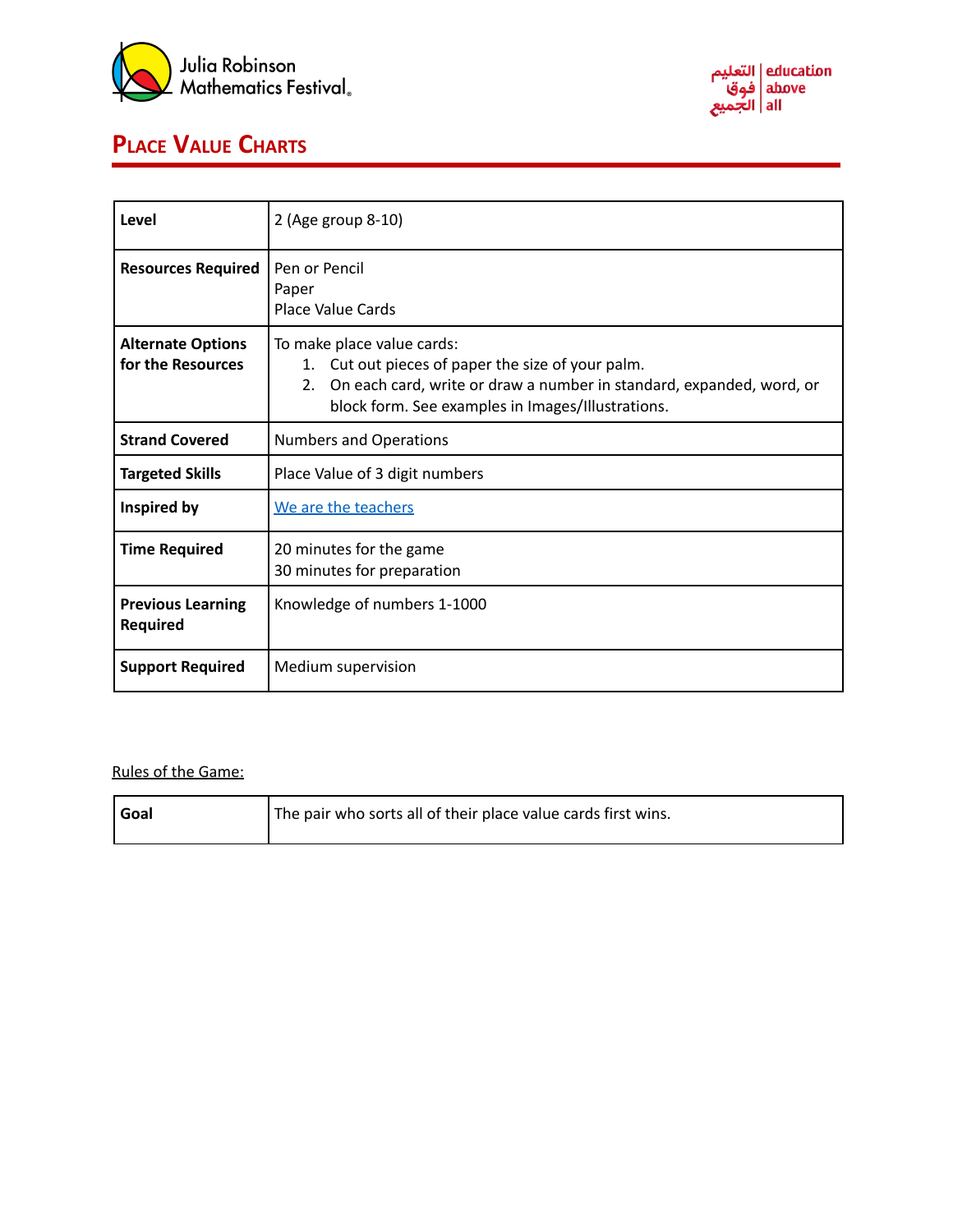



| <b>Steps</b>                      | Step 1: The teacher splits the class into pairs and creates a deck of place value<br>cards for each pair. A deck of place value cards should have at least 16 cards with<br>4 sets of 4 cards that represent the same number in the 4 different forms<br>(standard, expanded, word, and block). See Images/Illustrations for an example<br>of a 16 card deck.<br>Step 2: The teacher makes sure that each deck is shuffled well and gives each<br>pair one deck face down.<br>Step 3: When the teacher says "start", students flip their deck of place value<br>cards face up and groups them into groups of 4, where every card in the same<br>group represents the same number.<br>Step 4: When a pair of students finishes sorting their cards, they raise their<br>hands. The teacher checks their groups, and if there are no mistakes, then that<br>pair wins the game. |                     |                            |       |
|-----------------------------------|-------------------------------------------------------------------------------------------------------------------------------------------------------------------------------------------------------------------------------------------------------------------------------------------------------------------------------------------------------------------------------------------------------------------------------------------------------------------------------------------------------------------------------------------------------------------------------------------------------------------------------------------------------------------------------------------------------------------------------------------------------------------------------------------------------------------------------------------------------------------------------|---------------------|----------------------------|-------|
| Images or<br><b>Illustrations</b> | Standard                                                                                                                                                                                                                                                                                                                                                                                                                                                                                                                                                                                                                                                                                                                                                                                                                                                                      | Expanded            | Word                       | Block |
|                                   | 356                                                                                                                                                                                                                                                                                                                                                                                                                                                                                                                                                                                                                                                                                                                                                                                                                                                                           | 300<br>$+50$<br>+ 6 | Three hundred<br>fifty-six |       |
|                                   | 121                                                                                                                                                                                                                                                                                                                                                                                                                                                                                                                                                                                                                                                                                                                                                                                                                                                                           | 100<br>$+20$<br>┿   | One hundred<br>twenty-one  | ℿ     |
|                                   | 710                                                                                                                                                                                                                                                                                                                                                                                                                                                                                                                                                                                                                                                                                                                                                                                                                                                                           | 700<br>$+10$        | Seven hundred<br>ten       |       |
|                                   | 502                                                                                                                                                                                                                                                                                                                                                                                                                                                                                                                                                                                                                                                                                                                                                                                                                                                                           | 500<br>$+2$         | Five hundred<br>two        |       |